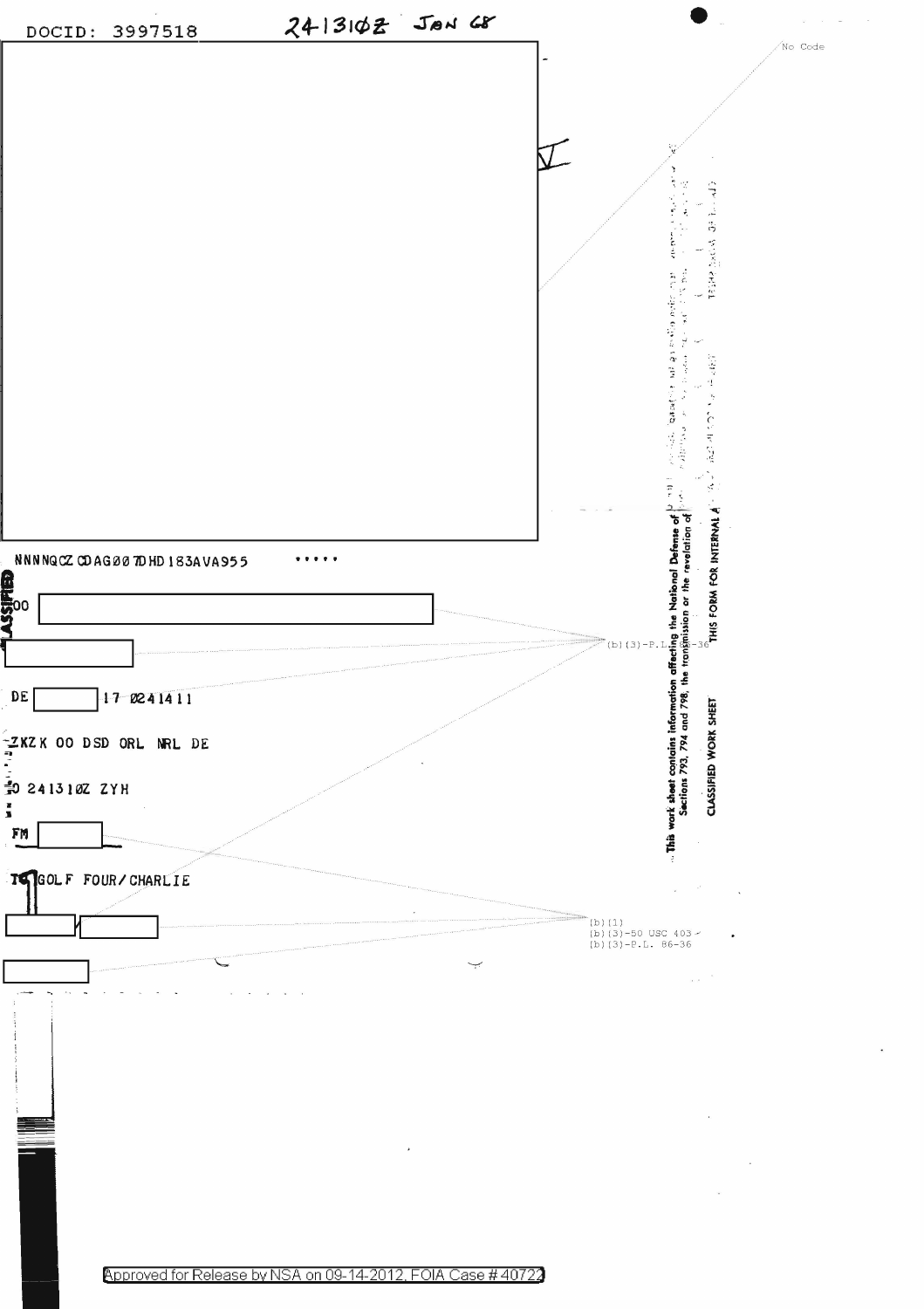| <sup>C</sup> Boc15 <sup>363</sup> 3997518                                                                        |                                                                                                                                       |
|------------------------------------------------------------------------------------------------------------------|---------------------------------------------------------------------------------------------------------------------------------------|
|                                                                                                                  |                                                                                                                                       |
| <b>CLASSIFIED</b><br>Spot Report is 111<br>No record of FU #1<br>XXMMENP01FF624J13                               | 18, U.S.C.                                                                                                                            |
| 36<br>/KCN/R 05-68                                                                                               | (b) $(3)-P.L. 86-36$                                                                                                                  |
| SPOT REPORT<br>EXECUTIVE NUMBER TWO AND FINAL TO<br>VKCN /RO1-63 DTG 2404104 JA 63                               | (b) (1)<br>Espionage<br>$(b)$ (3) -50 USC 403<br>$(b)$ (3) -P.L. 86-36<br>∗                                                           |
| DEVELOPMENTS IN THE CAPTURE OF THE AMERICAN NAVAL<br><b>FURTHER</b><br>$\cdots$                                  | an unauthorized person                                                                                                                |
| <b>VESSEL</b>                                                                                                    |                                                                                                                                       |
| <b>CLASSIFIED</b><br>CLASSIFIED<br>COMINT HAS NOT YIELDED FURTHER INFORMATION CONCERNING                         | United States within the meaning<br><b>ONLY</b><br>USE                                                                                |
| THE RECENT CAPTURE OF THE UNITED STATES NAVAL VESSEL.                                                            | elation of which in any manner to<br>AGENCY                                                                                           |
| THERE HAVE BEEN NO REFLECTIONS OF THE POSSIBLE RESISTANCE                                                        | NTERNAL<br>efense<br>FOR                                                                                                              |
| FROM THE UNIDENTIFIED ISLAND. THE NORTH KOREAN VESSELS                                                           | This work sheet contains information affecting the National D.<br>Sections 793, 794 and 798, the transmission or the rev<br>THIS FORM |
| STHAT WERE PREVIOUSLY ASKED, BY HIGHER HEADQUARTERS, TO BE                                                       |                                                                                                                                       |
| RETURNED TO AND UNIDENTIFIED HARBOR HAVE NOT BEEN OBSERVED                                                       | <b>WORK</b>                                                                                                                           |
| SINCE PREVIOUSLY REPORTED. NOR ARE THERE ANY REFLECTIONS<br>TO THE STATUS OF THE AIRCRAFT CARRIER REPORTED TO BE | CLASSIFIED                                                                                                                            |
| <b>CLASSIFIED</b><br>AT<br>AT<br>SASEBO, PORT IN JAPAN. COMPLETE COMMUNICATIONS WITH                             |                                                                                                                                       |
| SUBORDINATES WAS CALLED FOR BY HIGHER HEADQUARTERS;                                                              |                                                                                                                                       |
| NAVAL COMMUNICATIONS AT THIS TIME ARE OPERATING NORMAL-                                                          |                                                                                                                                       |

ALL NAVAL COMMUNICATIONS AT THIS TIME ARE OPERATING NOR<br>LY WITH A HIGH VOLUME OF COMMUNICATION CHECKS WITH WON

 $\sim$